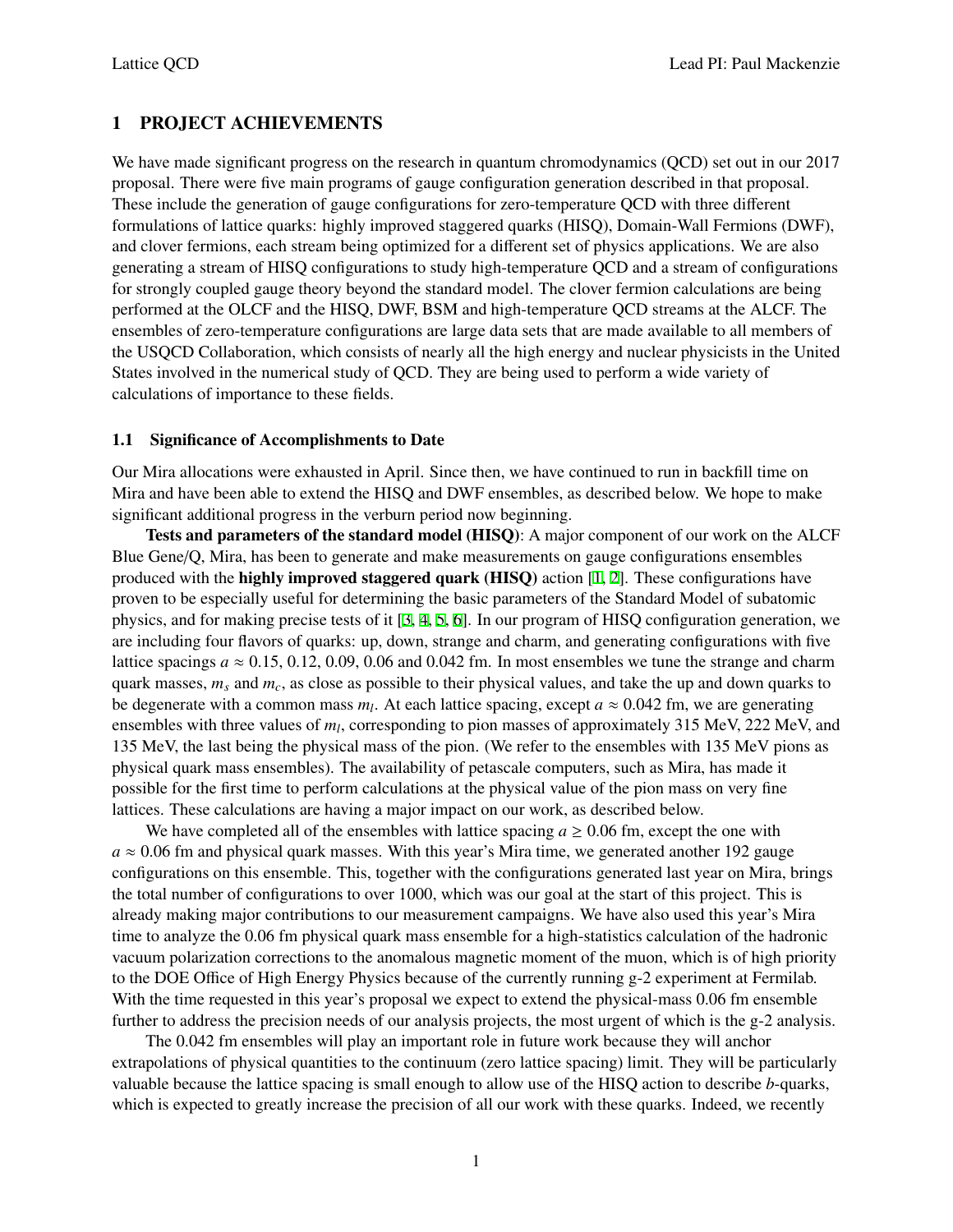presented a first calculation of the *B*-meson decay constants [\[4\]](#page-7-3) using this method which we obtained with unprecedented sub-percent precision. The 0.042 fm and 0.06 fm physical-mass HISQ ensembles were crucial for the success of this calculation. The generation and analysis of these ensembles are computationally very challenging, and so far, Mira has been the best suited resource for them of any computing system to which we have access. This past year, we also used Mira time to generate configurations for the most expensive 0.042 fm ensemble at physical pion mass.

Tests and parameters of the standard model (DWF): Significant progress was made toward three goals of our chiral fermion physics program which require the high degree of chiral symmetry realized by the domain-wall fermion formulation. First, we have more than doubled the number of equilibrated the  $48<sup>3</sup> \times 64$  ensemble adding 351 molecular dynamics time units. This unusual ensemble exploits the surprisingly small finite lattice spacing errors of the combined Iwasaki and DSDR (dislocation suppressing determinant ratio) gauge action and the Möbius domain wall quark action to allow calculations with few-percent finite lattice spacing errors to be carried out using an inverse lattice spacing as small as  $1/a = 1.0$  GeV. For such a large lattice spacing, this  $48<sup>3</sup>$  lattice volume corresponds to a  $(9.6$  fm $)^3$  physical volume, an important resource for exploring the effects of finite volume at manageable computational cost. The most important use of this large-volume ensemble is to explore the finite volume errors present in our current calculation of the contribution of hadronic light-by-light scattering to the anomalous magnetic moment of the muon. Since we have now developed methods to treat the muon and photon lines in infinite volume [[7](#page-7-6)], the only remaining source of systematic, finite-volume error is the finite size of the volume in which the hadronic Green's functions are computed — a question that can be studied with this new ensemble.

The second goal is the calculation of the  $K_L - K_S$  mass difference, an extremely small  $(\Delta M_K = 3.483(6) \times 10^{-12}$  MeV) but well-measured quantity that is highly sensitive to new phenomena that are not part of the standard model. This calculation was first proposed in 2010 and shown to be possible in 2014 [\[8\]](#page-7-7). A realistic calculation with controlled errors is now possible using Mira and we have developed the needed technique and obtained initial results in 2016 and 2017. During 62 M core hours have been devoted to this calculation during 2018 and 49 additional configurations have been analyzed. The added configurations have made the calculation much more reliable but not significantly decreased the systematic error. Our 2017 result of  $5.7(1.5) \times 10^{-12}$  MeV has become  $7.3(1.7) \times 10^{-12}$  MeV. The error has not decreased in spite of the inceased statistics, likely because a more accurate value for the  $\eta$  contribution lead to a more accurate estimate of its error. This calculation is now being run using overburn time which we expect will be sufficient to complete it.

Third, using 2018 Incite resources we were able to prepare for and begin calculation of the long-distance contribution to the rare kaon decay  $K^+ \to \pi^+ \nu \bar{\nu}$ , the rare decay process for which one hundred examples are being collected by the NA62 experiment at CERN. In addition to computing and performing a first analysis of the results from four gauge configurations, we have also developed code that allows an analysis of the statistical correlations between results obtained from different parts of the space-time volume. This is an important step in improving the analysis of many quantities where the large overheads needed by modern efficient methods require that many measurements be made on each configuration. This new approach [\[9\]](#page-7-8) will allow a more accurate determination of the statistical errors for a result obtained as a volume average over relatively few configurations.

Cold Nuclear Physics: Aims of the Nuclear Physics program are to determine the origin and properties of mass directly from the QCD lagrangian. These calculations have been informing and guiding experimental searches at JLab, BNL, and a future FRIB program. Central to the goals of the project are the creation of gauge field ensembles upon which the analysis campaigns depend. With software development under SciDAC and Exascale, the gauge generation program has been substantially accelerated, and the original goals of our INCITE proposal have been exceeded.

The milestones for Years 1 and 2 involved generation 4000 Monte Carlo trajectories of dynamical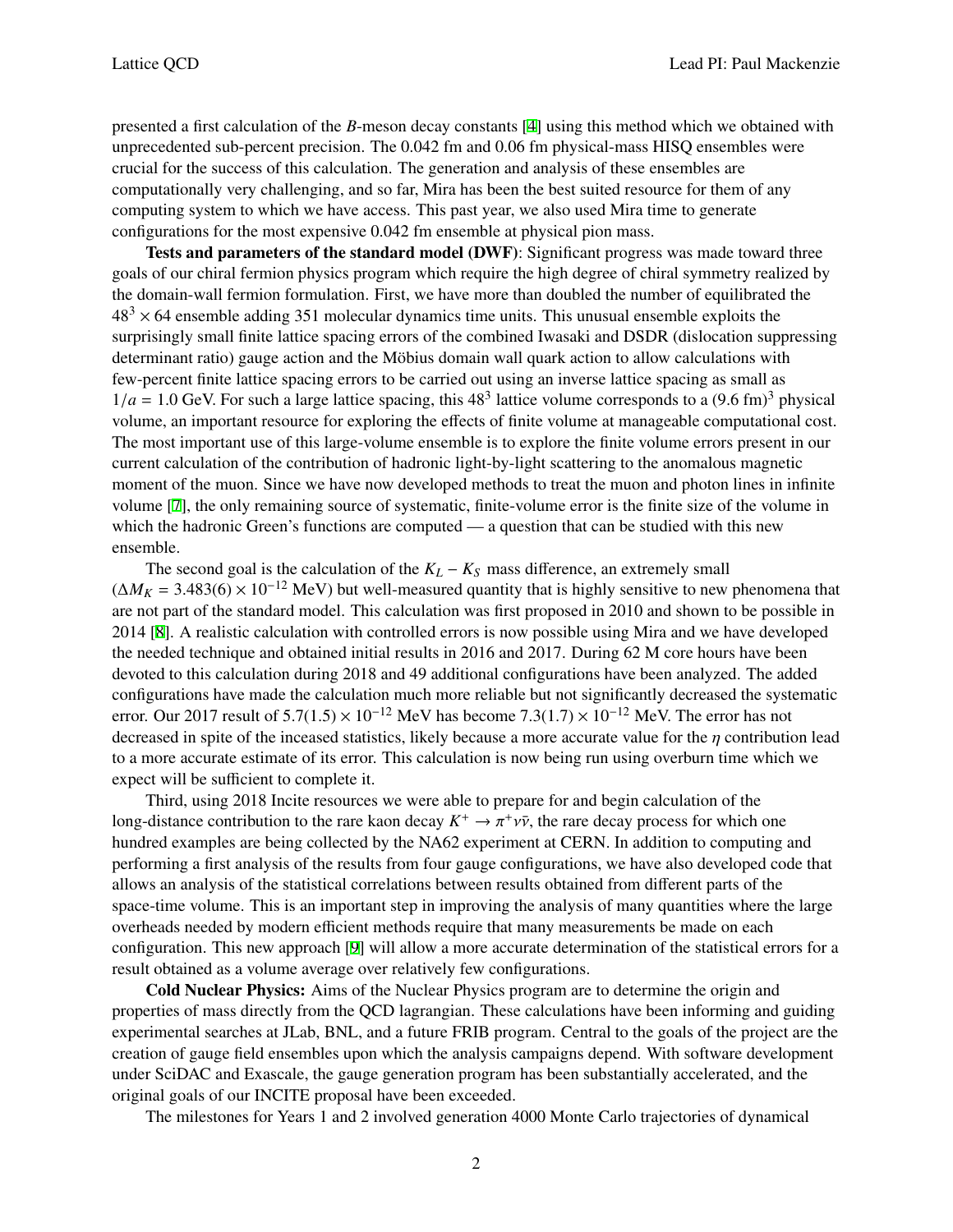Clover lattices on a  $64<sup>3</sup> \times 128$  lattice in the physical limit and a lattice spacing of 0.091 fm. The tremendous advance afforded by improved algorithms for the Clover gauge generation program has allowed us to exceed our goals early in the second year of the project. Originally a third year goal, we have also generated new ensembles on a  $72<sup>3</sup> \times 192$  lattice at a smaller lattice spacing of 0.072 fm but at a non-physical pion mass. After this year's allocation time was consumed by May, we had also begun equilibrating a lattice in the physical limit.

Since the component of this Incite project targeting cold nuclear physics will be moved for the third year of this proposal into a new Summit Incite proposal, we do not include a more detailed account of the past accomplishments here. Additional details appear in that proposal and in the appropriate Titan year-end report.

QCD at High Temperature and Densities: The thermodynamic properties of matter interacting through the strong force is described by Quantum Chromodynamics (QCD). The only approach capable of providing quantitative results on the collective (thermal) behavior of matter at present is based on numerical calculations performed in lattice regularized QCD. Experimentally the phase structure of strongly interacting matter is studied in heavy ion collisions performed at the Relativistic Heavy Ion Collider (RHIC) at Brookhaven National Laboratory (BNL) and the Large Hadron Collider at CERN, Switzerland. While the latter allows to explore properties of matter at the highest energies and almost vanishing net baryon number, RHIC is capable of colliding heavy ions over a wide range of beam energies that allows to study matter with varying net baryon densities or, equivalently, net baryon chemical potential.

A central goal in theoretical and experimental studies of strongly interacting matter at nonzero temperature and baryon number density is to explore its phase diagram. A first beam energy scan (BES-I), varying the center-of-mass energy of the colliding beams in the range 7.7 GeV  $\leq \sqrt{s_{NN}} \leq 200$  GeV, has been performed at RHIC in 2010/11 and 2014. This allowed for a first exploration of the properties of matter in a range of baryon chemical potentials  $\mu_B \le 450$  MeV, or equivalently up to about  $\mu_B = 3T_c$ , with  $T_c$  denoting the transition temperature from hadronic matter to a quark-gluon plasma at  $\mu_B = 0$ . BES-I lead to a number of intriguing signals, in particular a pronounced non-monotonic behavior in the √*s<sub>NN</sub>*-dependence of higher order cumulants of net-proton fluctuations, that has been expected to occur in the vicinity of a critical point. Strengthening evidence for the existence of such a critical point is a central goal of the next beam energy scan (BES-II) scheduled at RHIC for 2019/20 as well as theoretical lattice QCD calculations. This constitutes a central goal of the physics program at RHIC, as formulated in the 2015 NSAC Long Range Plan and is a central research objective of the Beam Energy Scan Theory (BEST) Topical Collaboration, which is funded by DOE since 2016.

Higher order cumulants of conserved charges, i.e. net-baryon number, net-electric charge and net-strangeness, have successfully been calculated in lattice QCD. Of particular interest for the comparison with experimental data are up to fourth order cumulants. However, in order to strengthen theoretical evidence for the existence of a critical point, one needs to go further and get control also over higher order cumulants. First results on 6*th* order cumulants exist. Based on our calculations for 6*th* order cumulants on lattices with temporal extent  $N<sub>\tau</sub> = 6$  and 8, that have been performed using also last year's INCITE allocation, we recently published results for the density dependence of the skewness and kurtosis of distributions of net-baryon number fluctuations [\[10](#page-7-9), [11](#page-7-10)]. Related observables, the cumulants of net-proton number fluctuations, also get measured in the BES at RHIC. Our analysis of conserved charge fluctuations is based also on data that have been generated in earlier years with our INCITE allocation [[12\]](#page-7-11). The calculations on large lattices, which became possible through the INCITE grant, also lead to a new, refined determination of the crossover temperature at vanishing baryon chemical potential as well as the dependence of the transition temperature on the baryon chemical potential. We reported on these results at the Quark Matter conference 2018 and are currently preparing a publication on these new results. Our new results [[13\]](#page-7-12) on the transition temperature and its dependence on the baryon chemical potential,  $\mu_B$ , are shown in Fig. [1.](#page-3-0)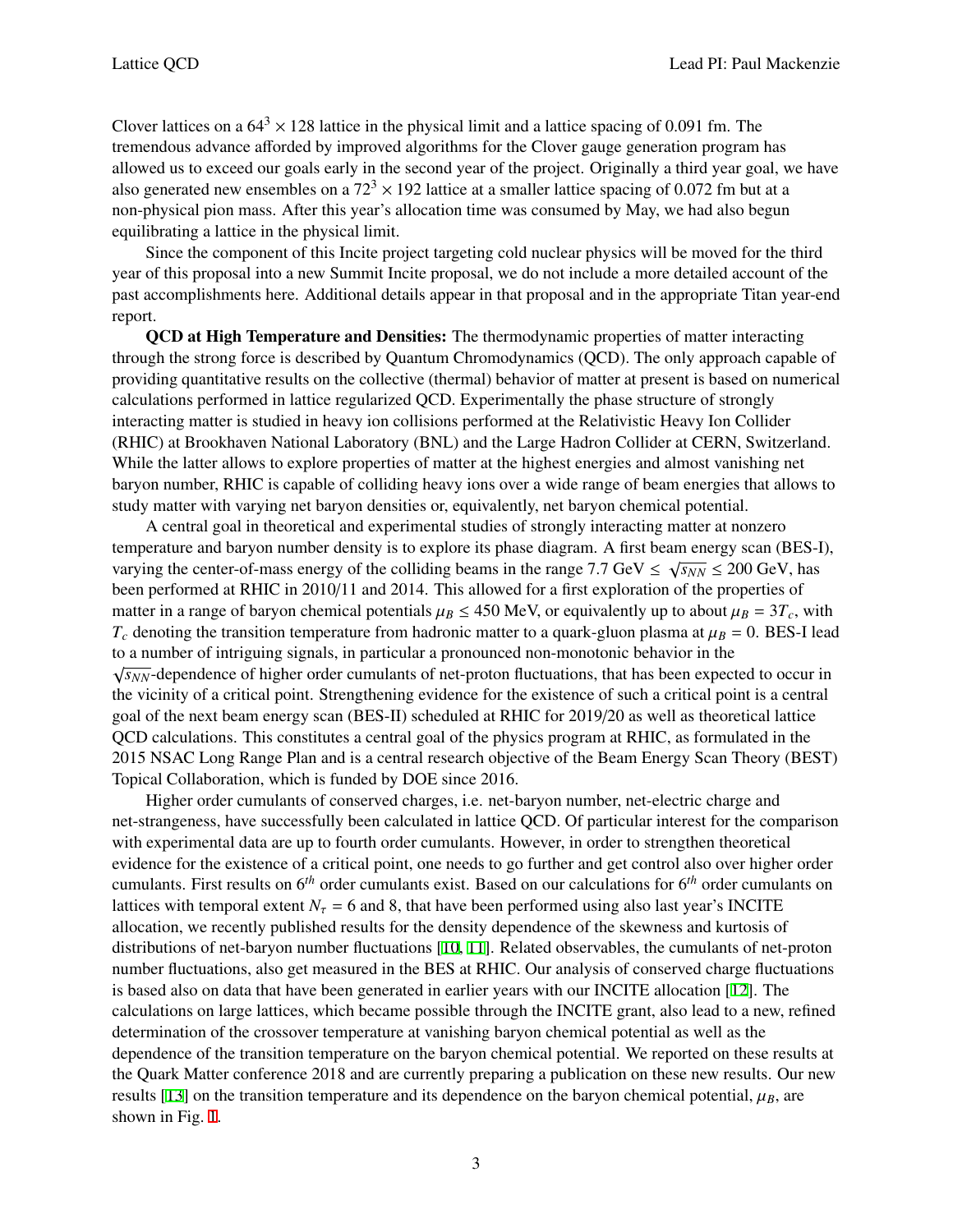<span id="page-3-0"></span>

Figure 1. Continuum extrapolation of the crossover temperature at  $\mu_B = 0$  (left). The crossover temperature has been extracted from several observables, which define pseudo-critical temperatures that extrapolated to a unique chiral phase transition temperature in the chiral limit. The right hand figure shows the dependence of the crossover temperature on  $\mu_B$ . Lattice QCD results are compared to freeze-out temperatures measured in heavy ion collision experiments at RHIC (STAR) and the LHC (ALICE). Also shown are lines of constant energy and entropy density that also have been obtained in lattice QCD calculations.

Beyond the Standard Model (BSM): In CY 2018 of the USQCD INCITE award, the BSM effort within USQCD continued to lead world-wide efforts investigating the appearance of a new light scalar with 0<sup>++</sup> quantum numbers (the same as the Higgs boson) in different strongly-coupled gauge theories. The emergence of this light state, which was discovered from lattice calculations, signals a dramatically different behavior from QCD, where the analogous  $\sigma$  meson is comparatively heavy. The co-existence of the light  $0^{++}$  scalar with the pseudo-Goldstone-boson  $\pi$  mesons raises immediate questions about the nature of the corresponding low-energy effective field theory (EFT), which could provide a new template for the realization of the composite Higgs mechanism. Further investigation of the light  $0^{++}$  scalar and the associated EFT requires significant and continued resources in CY 2019.

During the first six months of CY 2018, both the LSD and LatHC BSM groups have completed important project milestones. Both collaborations presented their results at the annual workshop on *Lattice for BSM Physics 20[1](#page-3-1)8* at the University of Colorado, April, 2018. <sup>1</sup> Members of the LSD and LatHC groups also have a number of scheduled talks reporting INCITE based CY 2018 results at The 36th Annual International Symposium on Lattice Field Theory, East Lansing, Michigan, July 2018. [2](#page-3-2) Based on these presentations, several journal publications are in their final preparatory phase.

The LSD BSM group has finalized analysis of the SU(3)  $N_f$ =8 ensembles generated with nHYP-smeared staggered fermions during USQCD INCITE Year 1. The results are soon to be posted to the arXiv and submitted for publication in Physical Review D. The group also generated SU(3)  $N_f$ =4+6  $32<sup>3</sup> \times 64$  ensembles using Möbius domain wall fermions during the USQCD INCITE Year 2 Q1 using the IroIro++ lattice gauge theory software on Mira BG/Q. Preliminary analysis shows a reasonable light hadron spectrum which varies with the ratio of the heavy and light quark masses  $m_\ell/m_h$ . The group has started the generation of a new  $48<sup>3</sup> \times 96$  ensemble with Möbius domain wall fermions during Q3 over-burn time. These larger volumes are essential for clearly demonstrating hyperscaling in an SU(3)  $N_f$ =4+6 system as a step towards validating composite Higgs models based on four flavors of light fermions. This

<span id="page-3-1"></span><sup>&</sup>lt;sup>1</sup>A broad review of recent INCITE BSM lattice research from CY 2018 can be found on the website of the workshop http://[www](http://www-hep.colorado.edu/~eneil/lbsm18/agenda/)[hep.colorado.edu](http://www-hep.colorado.edu/~eneil/lbsm18/agenda/)/ eneil/lbsm18/agenda/.

<span id="page-3-2"></span><sup>&</sup>lt;sup>2</sup>INCITE BSM talks at the conference website https://[indico.fnal.gov](https://indico.fnal.gov/event/15949/contributions)/event/15949/contributions.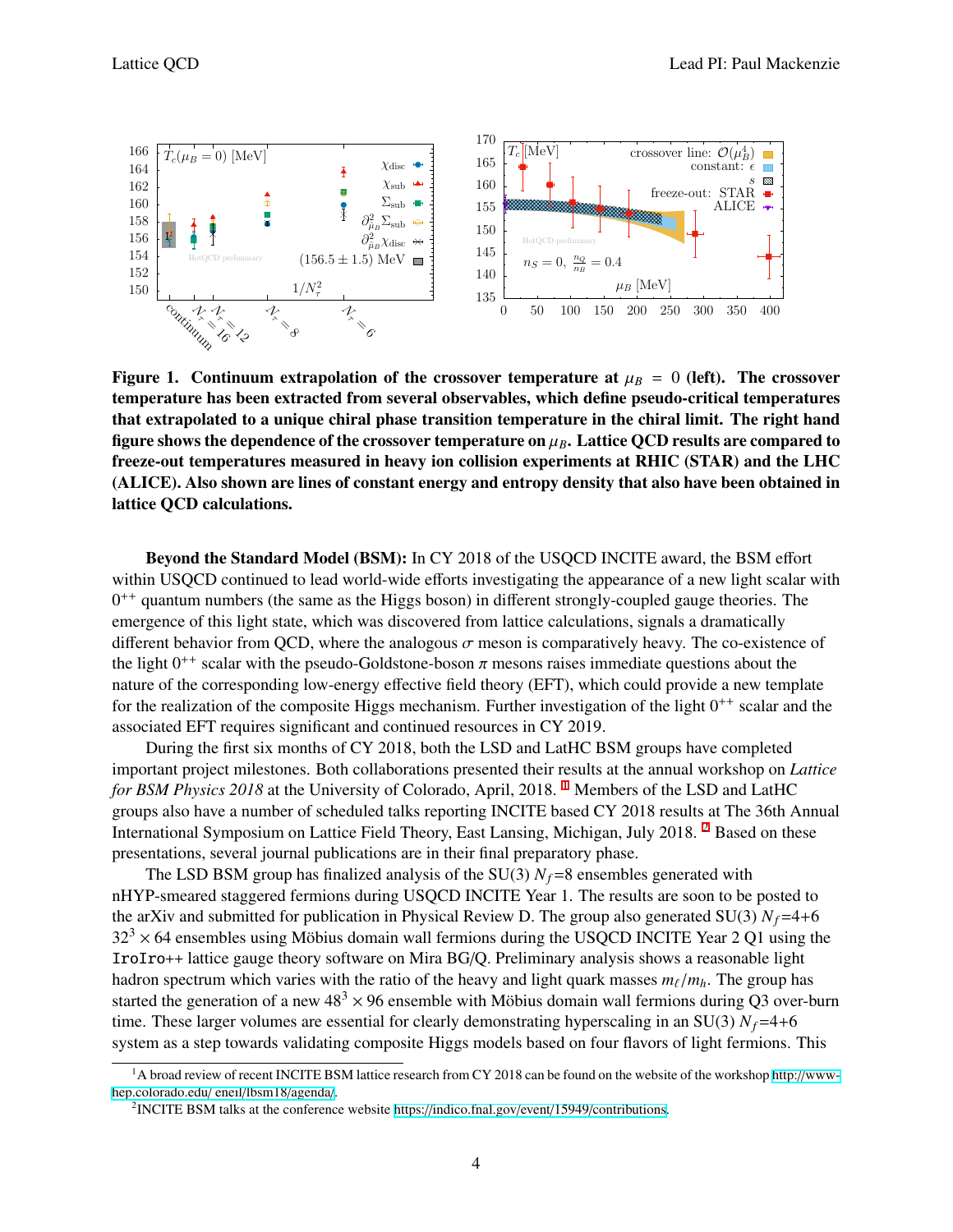represents a substantial increase in physics reach over what was initially proposed and was only made possible through the combined performance improvements made by the group plus additional resources available through overburn running.

Working toward the goals of important project milestones, in the first six months of CY2018 the LatHC BSM project continued gauge configuration generation and physics measurements in two ensembles of the near-conformal sextet model at fine lattice spacings with two fermion flavors in the two-index symmetric representation of the SU(3) color group on  $64<sup>3</sup> \times 96$  lattices. The results emerging from the analysis of the gauge configurations include a more refined robust test of the dilaton interpretation of the emergent  $0^{++}$  scalar from the analysis of the effective low energy theory incorporating chiral symmetry breaking and scale invariance [\[14](#page-7-13), [15\]](#page-7-14). The results expose difficulties related to the dilaton interpretation. An important new method was tested for the precise determination of the renormalized mode number distribution of the Dirac operator with accurate analysis of the scale-dependent anomalous dimension of the chiral condensate in the sextet model.

In preparation for the FY 2019 SUSY project, the N=4 super-Yang-Mills code has been developed and tested on BlueGene/Q architecture, where it runs efficiently.

## 1.2 Allocation Use

We exhausted our Mira allocation by the beginning of April. As of the end of June we had used 304 M hours, or about 114% of our allocation. Our Titan allocation was consumed by May. Our Mira usage is divided approximately 50-50 between jobs running on partitions of 4K nodes or smaller and those using 8 or 12-rack partitions. This latter fraction will grow during the overburn period. On Titan, 80% of our running uses 20-30% of the machine and 15% uses 70-80% of the machine. Of our running on Titan 99% is classified by Oak Ridge as "at capability level".

We have two main users on Titan. On Mira we have two large users responsible for 50% of our running and 7 other users consuming between 10 and 40 M core hours.

### 1.3 Application Parallel Performance

We have an ongoing program to continue optimization of our codes for the Blue Gene and Cray architectures, which is funded by a DOE SciDAC grant. Members of USQCD have collaborated with Intel and Cray engineers under three different NESAP grants to prepare our codes for the Theta architecture.

Members of USQCD at Brookhaven National Laboratory and Columbia University, along with colleagues at the University of Edinburgh, participated in the design of the Blue Gene/Q, and at a very early stage developed high performance code for QCD with DWF quarks. The currently optimized version is called BFM. The DWF solver runs at 30.5% of peak, while code for the full evolution of gauge configurations and analysis runs at up to 25% of peak with exact performance depending on the specific problem. The scaling behavior of the solver is illustrated in Fig. [2.](#page-5-0) A new Lattice QCD software system called Grid is being developed by Peter Boyle (University of Edinburgh) and collaborators. Some components of this system are being incorporated into our codes. Although it is targeted specifically for Intel KNL/KNH processors, it also has support for the BG/Q.

Hand-written code for the HISQ solver achieves up to 23% of peak on Mira, and exhibits excellent weak scaling. We are working on a new code framework that will be better optimized for future architectures, such as KNL, and may also bring performance improvements for the BG/Q. The beyond-the-standard model work with the sextet action achieves a performance of approximately 30% of peak on  $64<sup>3</sup> \times 128$  lattices on Mira, and demonstrates excellent strong scaling through 16 racks. The work on the composite Higgs model in the fundamental representation now uses Peter Boyle's new Grid code for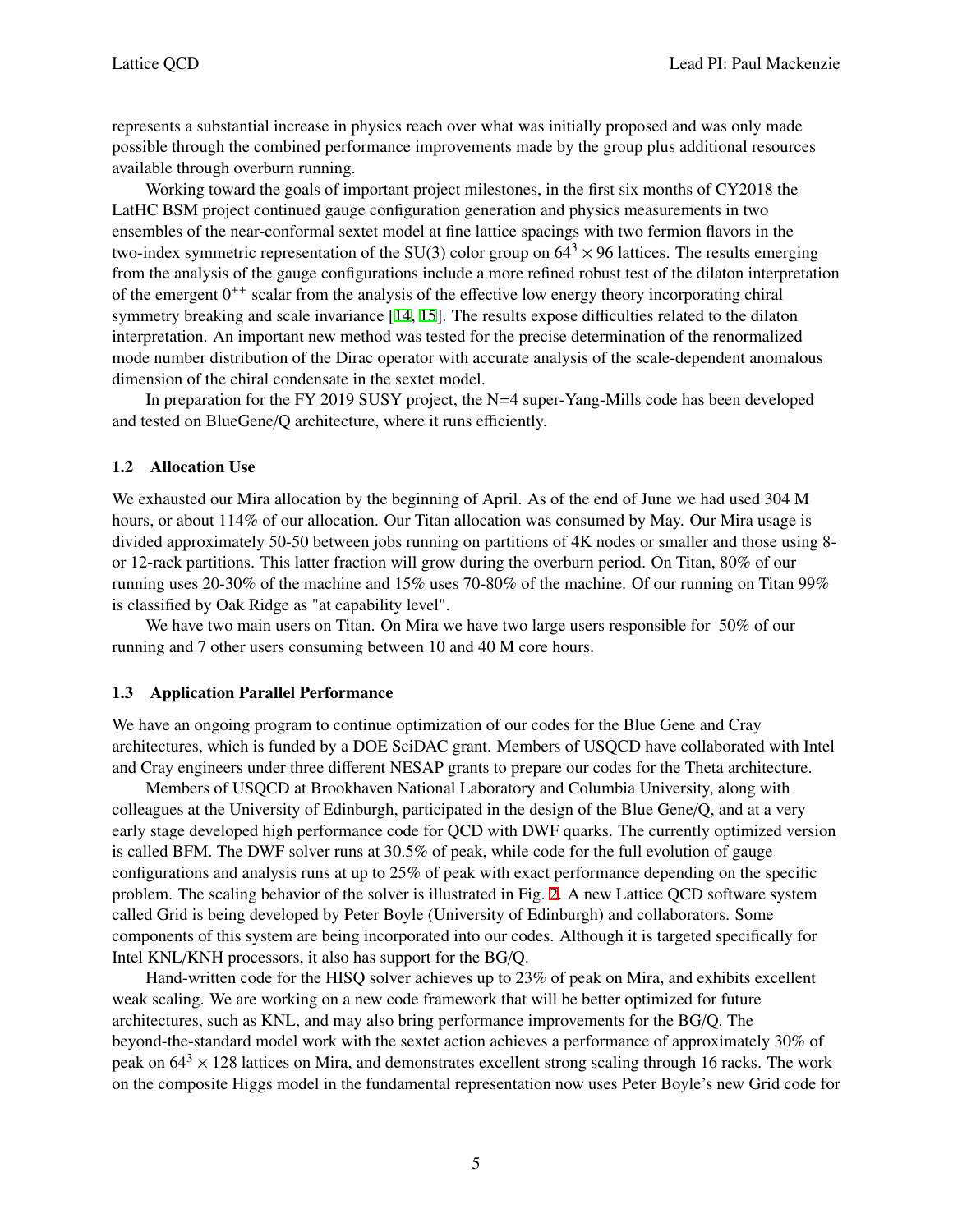<span id="page-5-0"></span>

#### **Weak Scaling for DWF BAGEL CG inverter**

# Figure 2. The performance in teraflop/s of the DWF solver on the Lawrence Livermore National Laboratory Blue Gene/Q, Sequoia, as a function of the number of compute cores on up to 98 Blue Gene/Q racks. This is a weak scaling plot with the number of lattice points per node fixed at  $8^4$ .

lattice generation with ten flavors of domain-wall-fermion fermions, with the same excellent performance as that of the Brookhaven/Columbia code mentioned above.

Since we are requesting an allocation on Theta, an architecture that has not previously been used in this project, we will provide further information about our code performance for Theta. The proposed calculation of the HVP contribution to g-2 using DWF uses Grid-based code that has been highly optimized for KNL and run in production on Theta. The code runs efficiently on 1024 nodes. The deflated conjugate gradient inverter sustains 200 Gflops/node on 1024 nodes while the contraction part of the code runs significantly faster. The proposed BSM Theta calculation is also based on Grid code and is also a measurement, not an evolution job. Thus, a similar performance should be expected.

The KNL staggered measurement code that will be used in the QCD thermodynamics project is highly optimized by Patrick Steinbrecher and achieves as much as 800 Gflops per node. The code is parallelized using OpenMP, and vectorized using compiler intrinsics. Being able to change the vector register length at compile time we can take advantage of the KNL's AVX512 instruction set. We apply cache-blocking techniques in order to improve data re-use from L2. Compared to architectures with a large shared L3 cache, the speed-up achieved by cache-blocking on KNL is relatively small. If combined with optimal thread placement, i.e. let threads working on the same local volume share a tile, the Dslash runs about 10% faster.

On KNL, we achieve optimal performance using 2 threads per core. The Dslash kernel achieves a CPI of 0.8 per core. By using L2 software prefetching, we are able to improve the Dslash performance by 1.4x. Currently, the performance is limited by L2 to L1 forwarding. The memory-bandwidth bound linear algebra kernels achieve optimal performance of 400 GB/s. For this proposal, we can use KNL in quad cache or quad flat mode. In both modes, we plan to store the relatively large eigenvectors on the host. The overall performance impact by reading eigenvectors from the host instead from on-chip memory is less than 1%. We measure a performance difference of less than 1% between cache and flat mode. This is expected since all our kernels fit entirely into MCDRAM. For the RHMC, the whole program fits into MCDRAM requiring about 14 GB of memory. The single-node performance as a function of the number of right-hand sides for the set of equations being solved is shown in Fig. [3.](#page-6-0)

Finally for the KNL code that will be used in the staggered fermion flavor physics calculation being proposed for Theta is based on the QPhiX system originally developed for Wilson quarks at Jefferson Lab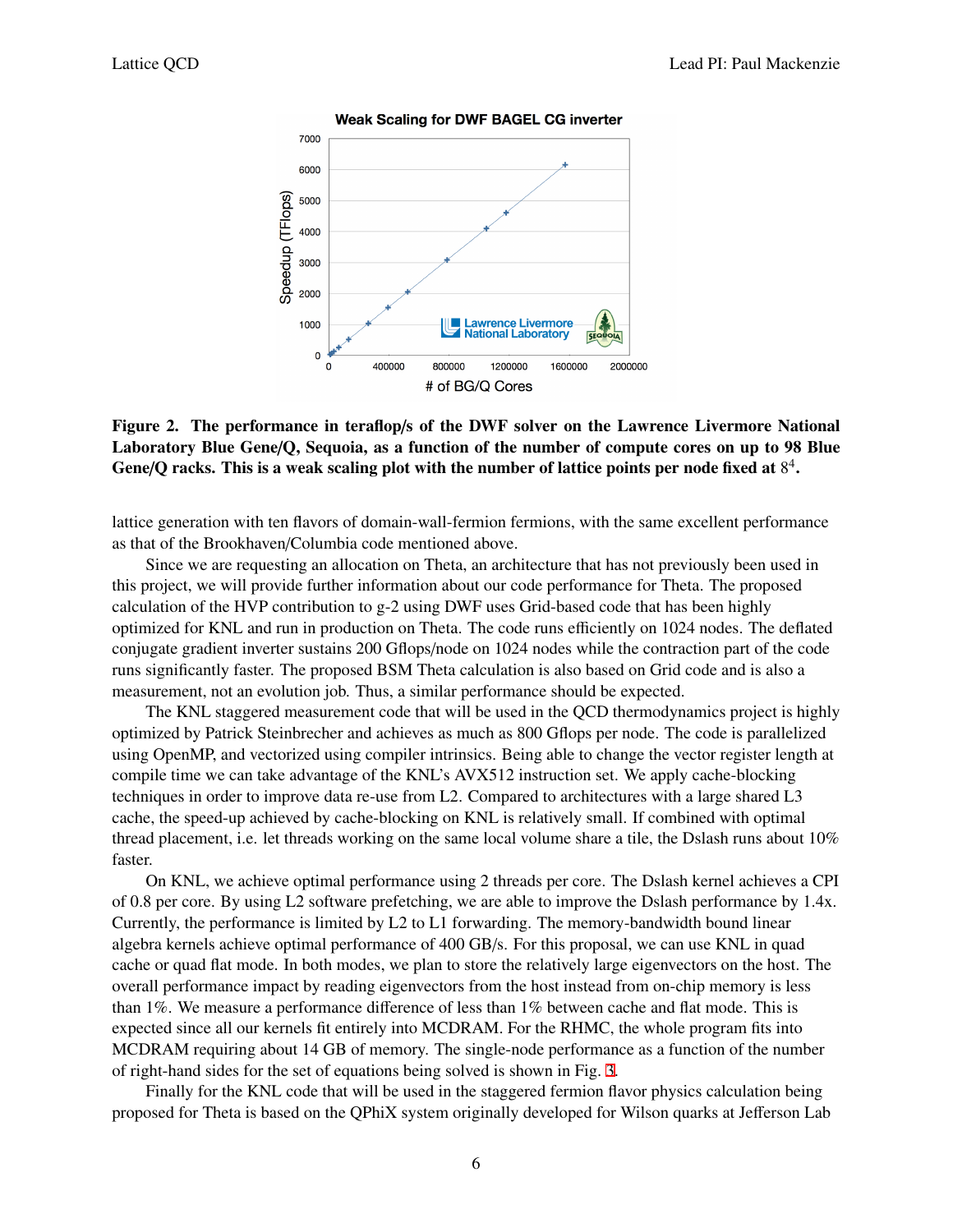<span id="page-6-0"></span>

Figure 3. Left: Performance in Gflops/s for the single-node KNL code that will be used for the finite temperature calculations. Right: Weak scaling of double precision QPhiX conjugate gradient performance on Cori to be used for the HISQ flavor physics Theta calculation. This uses a volume of  $32<sup>4</sup>$ per node for 1 to 16 MPI ranks per node. The number of OpenMP threads is adjusted so that all 64 cores of the Xeon Phi chip are used.

and Intel [[16,](#page-7-15) [17](#page-8-0)]. We have made great progress on development of the QPhiX library for staggered quarks and have a fast conjugate-gradient solver for AVX512, and AVX2 that uses intrinsics to achieve good vectorization. We have run the code on Cori and Theta on up to 2,048 nodes. Our code uses both MPI and OpenMP for parallelization and we have experimented with different combinations of MPI ranks per node and threads per rank. Hyperthreading with two threads per core has been effective in some cases, but we have not seen gains from using four hyperthreads. Figure [3](#page-6-0) contains results of a weak scaling study on Cori in which we use  $32<sup>4</sup>$  grid sites on each node. We show the total performance for a multimass conjugate gradient solver running in double precision.

We also participated in the ALCF Theta Early Science Program for porting our code. We produced similar results on Theta during a workshop in August, 2016. In the coming year, we expect to be working on a block-conjugate gradient algorithm that should further improve our code. We have made presentations on our code optimization effort and performance at Lattice 2016 [\[18](#page-8-1)], and 2017, QCDNA 2016 and 2017, and most recently at the Intel Xeon Phi Users Group meeting held at TACC, Sept. 26–28, 2017.

### 1.4 Data Storage

At the ALCF we have about 500 TB of data stored on disk and 2,000 TB on tape. We have developed a highly effective eigenvector compression algorithm as part of our Exascale Computing Project Application Development project which reduces the required storage by a factor of eight and is already being used in the ∆*M<sup>K</sup>* and rare kaon decay Incite projects on Mira. However, these eigenvector files must be decompressed before they can be used on Mira and their 40 TByte decompressed size requires approximately 200 Tbytes of working disk space to be used effectively in production.

The most important data we are creating at the LCFs are ensembles of gauge configurations. These are for the most part analyzed separately for various analysis projects. These ensembles are shared among all lattice groups in the US.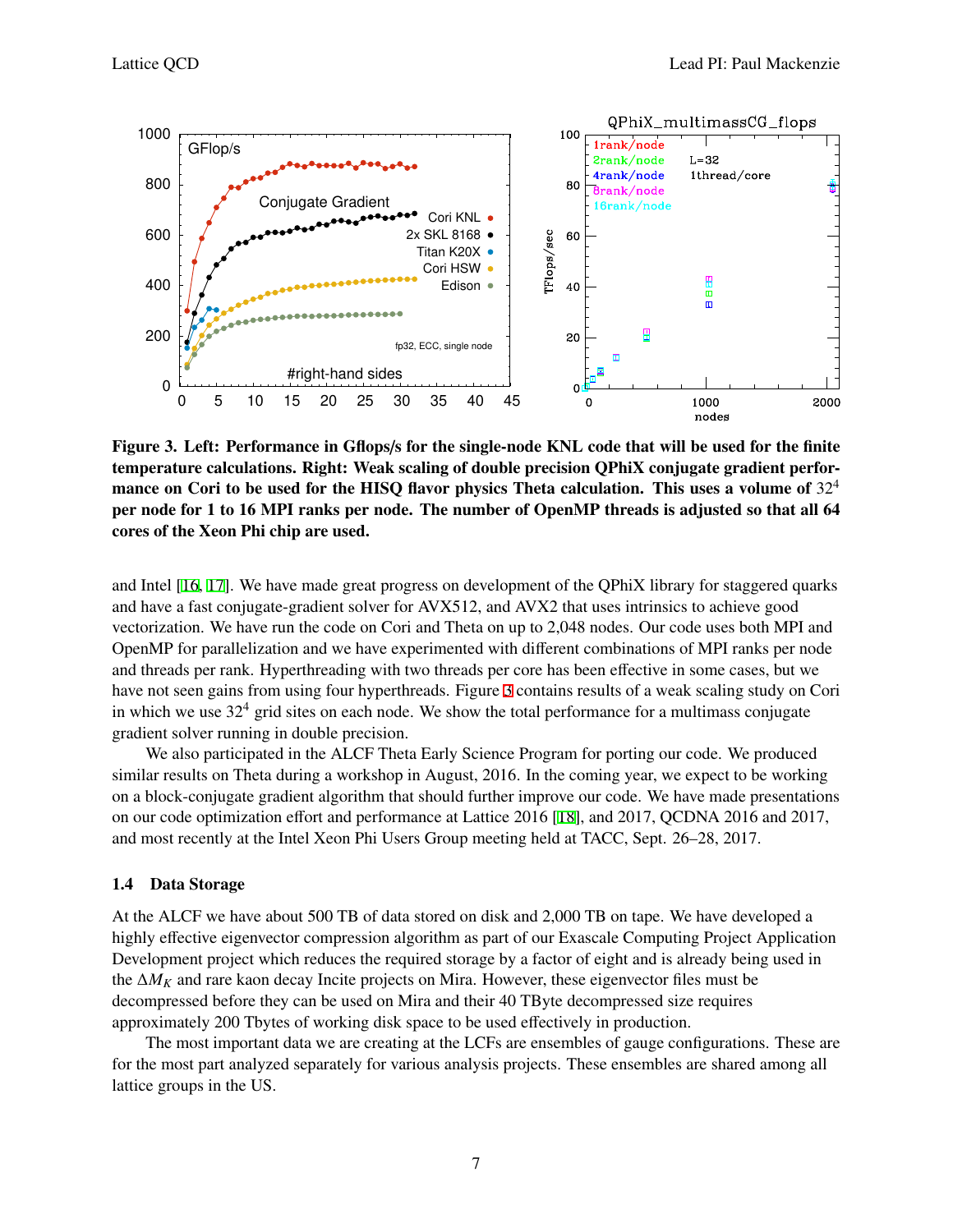## References

- <span id="page-7-0"></span>[1] MILC Collaboration, A. Bazavov *et. al.*, *Scaling studies of QCD with the dynamical HISQ action*, *Phys. Rev.* D82 (2010) 074501 [[1004.0342](http://arXiv.org/abs/1004.0342)].
- <span id="page-7-1"></span>[2] MILC Collaboration, A. Bazavov *et. al.*, *Lattice QCD ensembles with four flavors of highly improved staggered quarks*, *Phys. Rev.* D87 (2013), no. 5 054505 [[1212.4768](http://arXiv.org/abs/1212.4768)].
- <span id="page-7-2"></span>[3] Fermilab Lattice, TUMQCD, MILC Collaboration, A. Bazavov *et. al.*, *Up-, down-, strange-, charm-, and bottom-quark masses from four-flavor lattice QCD*, [1802.04248](http://arXiv.org/abs/1802.04248).
- <span id="page-7-3"></span>[4] A. Bazavov *et. al.*, *B- and D-meson leptonic decay constants from four-flavor lattice QCD*, [1712.09262](http://arXiv.org/abs/1712.09262).
- <span id="page-7-4"></span>[5] Fermilab Lattice, MILC Collaboration, A. Bazavov *et. al.*, *Charmed and light pseudoscalar meson decay constants from four-flavor lattice QCD with physical light quarks*, *Phys. Rev.* D90 (2014), no. 7 074509 [[1407.3772](http://arXiv.org/abs/1407.3772)].
- <span id="page-7-5"></span>[6] A. Bazavov *et. al., Determination of*  $|V_{us}|$  *from a lattice-QCD calculation of the*  $K \to \pi \ell \nu$ *semileptonic form factor with physical quark masses*, *Phys. Rev. Lett.* 112 (2014), no. 11 112001 [[1312.1228](http://arXiv.org/abs/1312.1228)].
- <span id="page-7-6"></span>[7] T. Blum, N. Christ, M. Hayakawa, T. Izubuchi, L. Jin, C. Jung and C. Lehner, *Using infinite volume, continuum QED and lattice QCD for the hadronic light-by-light contribution to the muon anomalous magnetic moment*, *Phys. Rev.* D96 (2017), no. 3 034515 [[1705.01067](http://arXiv.org/abs/1705.01067)].
- <span id="page-7-7"></span>[8] Z. Bai, N. H. Christ, T. Izubuchi, C. T. Sachrajda, A. Soni and J. Yu, *K<sup>L</sup>* − *K<sup>S</sup> Mass Di*ff*erence from Lattice QCD*, *Phys. Rev. Lett.* 113 (2014) 112003 [[1406.0916](http://arXiv.org/abs/1406.0916)].
- <span id="page-7-8"></span>[9] M. Lüscher, *Stochastic locality and master-field simulations of very large lattices*, *EPJ Web Conf.* 175 (2018) 01002 [[1707.09758](http://arXiv.org/abs/1707.09758)].
- <span id="page-7-9"></span>[10] HotQCD Collaboration, A. Bazavov *et. al.*, *Skewness and kurtosis of net baryon-number distributions at small values of the baryon chemical potential*, *Phys. Rev.* D96 (2017), no. 7 074510 [[1708.04897](http://arXiv.org/abs/1708.04897)].
- <span id="page-7-10"></span>[11] F. Karsch, *Conserved charge fluctuations at vanishing and non-vanishing chemical potential*, *Nucl. Phys.* A967 (2017) 461–464 [[1706.01620](http://arXiv.org/abs/1706.01620)].
- <span id="page-7-11"></span>[12] A. Bazavov *et. al., The QCD Equation of State to*  $O(\mu_B^6)$  *from Lattice QCD, Phys. Rev.* **D95** (2017), no. 5 054504 [[1701.04325](http://arXiv.org/abs/1701.04325)].
- <span id="page-7-12"></span>[13] P. Steinbrecher, *The QCD crossover at zero and non-zero baryon densities from Lattice QCD*, [1807.05607](http://arXiv.org/abs/1807.05607).
- <span id="page-7-13"></span>[14] T. Appelquist, J. Ingoldby and M. Piai, *Dilaton EFT Framework For Lattice Data*, *JHEP* 07 (2017) 035 [[1702.04410](http://arXiv.org/abs/1702.04410)].
- <span id="page-7-14"></span>[15] Z. Fodor, K. Holland, J. Kuti, D. Nogradi and C. H. Wong, *The twelve-flavor* β*-function and dilaton tests of the sextet scalar*, *EPJ Web Conf.* 175 (2018) 08015 [[1712.08594](http://arXiv.org/abs/1712.08594)].
- <span id="page-7-15"></span>[16] B. Joó, D. D. Kalamkar, K. Vaidyanathan, M. Smelyanskiy, K. Pamnany, V. W. Lee, P. Dubey and W. Watson, *Lattice QCD on Intelő Xeon Phi Coprocessors*, *Lect. Notes Comput. Sci.* **7905** (2013) 40–54.